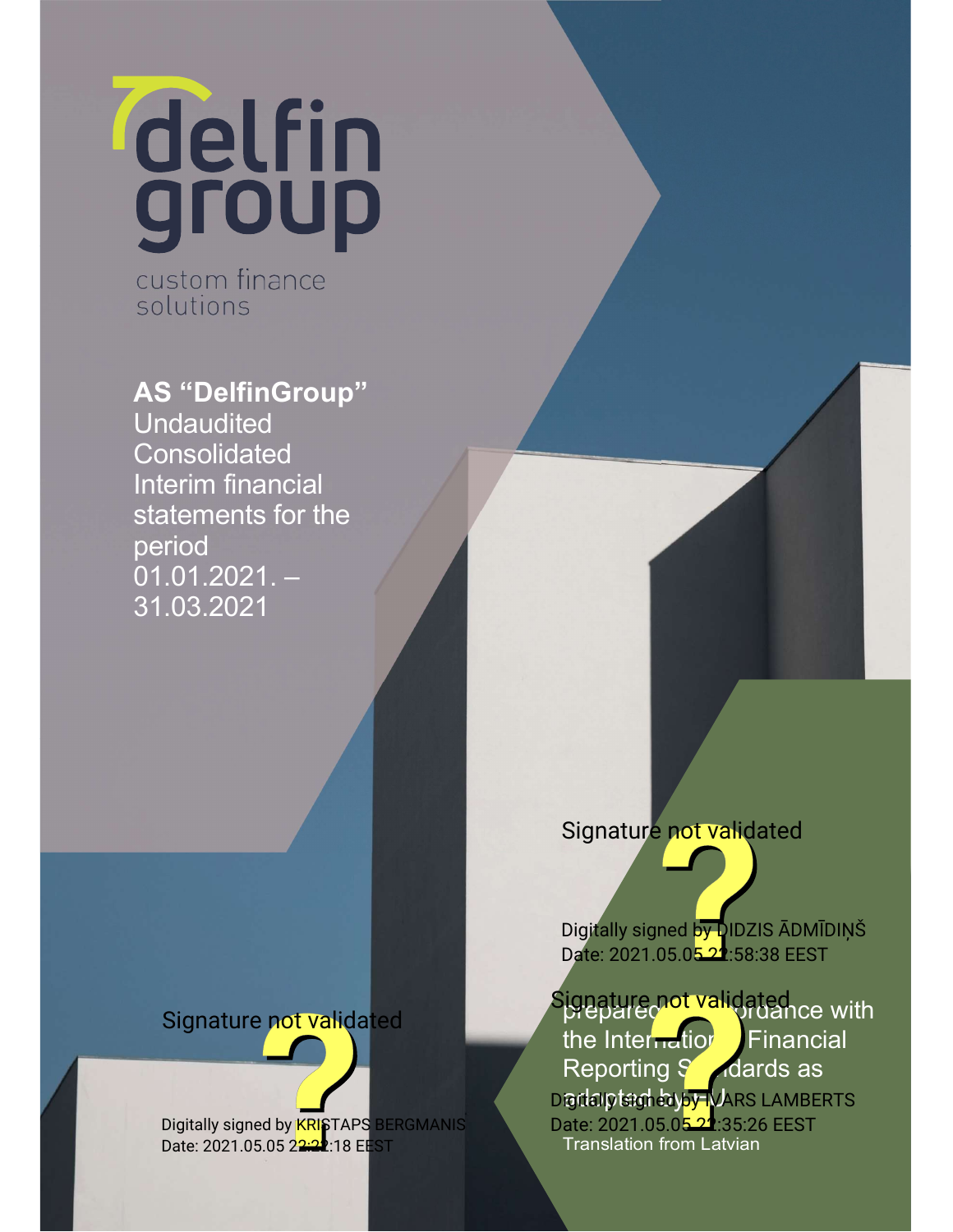# Table of Contents

[Type here]

2 2

| Information on the Groupandsubsidiaries  |            |
|------------------------------------------|------------|
| Statement of management's responsibility | $\delta$   |
| Management report                        |            |
| Statement of profit or loss              | 10         |
| <b>Balance sheet</b>                     | 11 - 12    |
| <b>Notes</b>                             | $\sqrt{ }$ |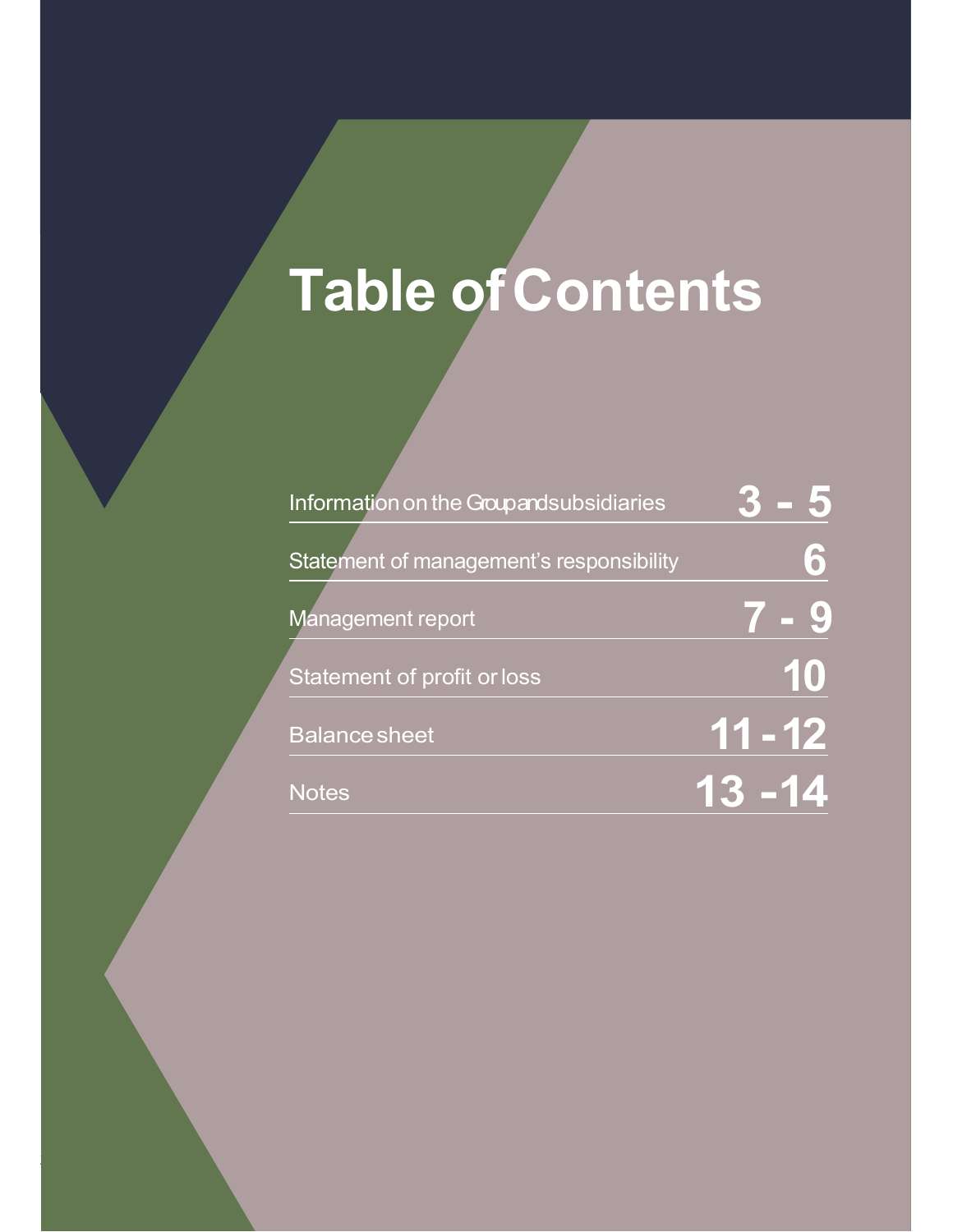AS DelfinGroup Unaudited Consolidated Interim financial statements for the period 01.01.2021. - 31.03.2021. (translation from Latvian)

# Information on the Company and Subsidiaries

| <b>Name of the Company</b>                                            | DelfinGroup (till 04.02.2020. ExpressCredit)                                                                                                                                                                               |
|-----------------------------------------------------------------------|----------------------------------------------------------------------------------------------------------------------------------------------------------------------------------------------------------------------------|
| <b>Legal status of the Company</b>                                    | Joint stock company (till 19.01.2021. Limited liability company)                                                                                                                                                           |
| Number, place and date of registration                                | 40103252854 Commercial Registry<br>Riga, 12 October 2009                                                                                                                                                                   |
| <b>Operations as classified by NACE</b><br>classification code system | NACE2 64.92 Other credit granting<br>NACE2 64.91 Financial leasing<br>NACE2 47.79 Retail sale of second-hand goods in stores<br>NACE 69.20 Accounting and auditing services, tax consultancy                               |
| <b>Address</b>                                                        | Skanstes street 50A (till 10.03.2020. Raunas street 44k-1),<br>Riga, LV-1013<br>Latvia                                                                                                                                     |
| Names and addresses of shareholders                                   | L24 Finance, SIA (till 30.12.2020. Lombards24.lv, SIA)<br>$(65.18\%),$<br>Skanstes street 50A, Riga, Latvia<br>(till 10.03.2020. Raunas street 44k-1)<br>AE Consulting, SIA (10.00%),<br>Skanstes street 50A, Riga, Latvia |
|                                                                       | (till 10.03.2020. Posma street 2)<br>EC finance, SIA (21.32%),<br>Skanstes street 50A, Riga, Latvia<br>(till 10.03.2020. Raunas street 44k-1)                                                                              |
| <b>Private individuals</b>                                            | $(3.5\%)$                                                                                                                                                                                                                  |
| Ultimate parent company                                               | EA investments, AS<br>Reg. No. 40103896106<br>Skanstes street 50A, Riga, Latvia<br>(till 10.03.2020. Raunas street 44k-1)                                                                                                  |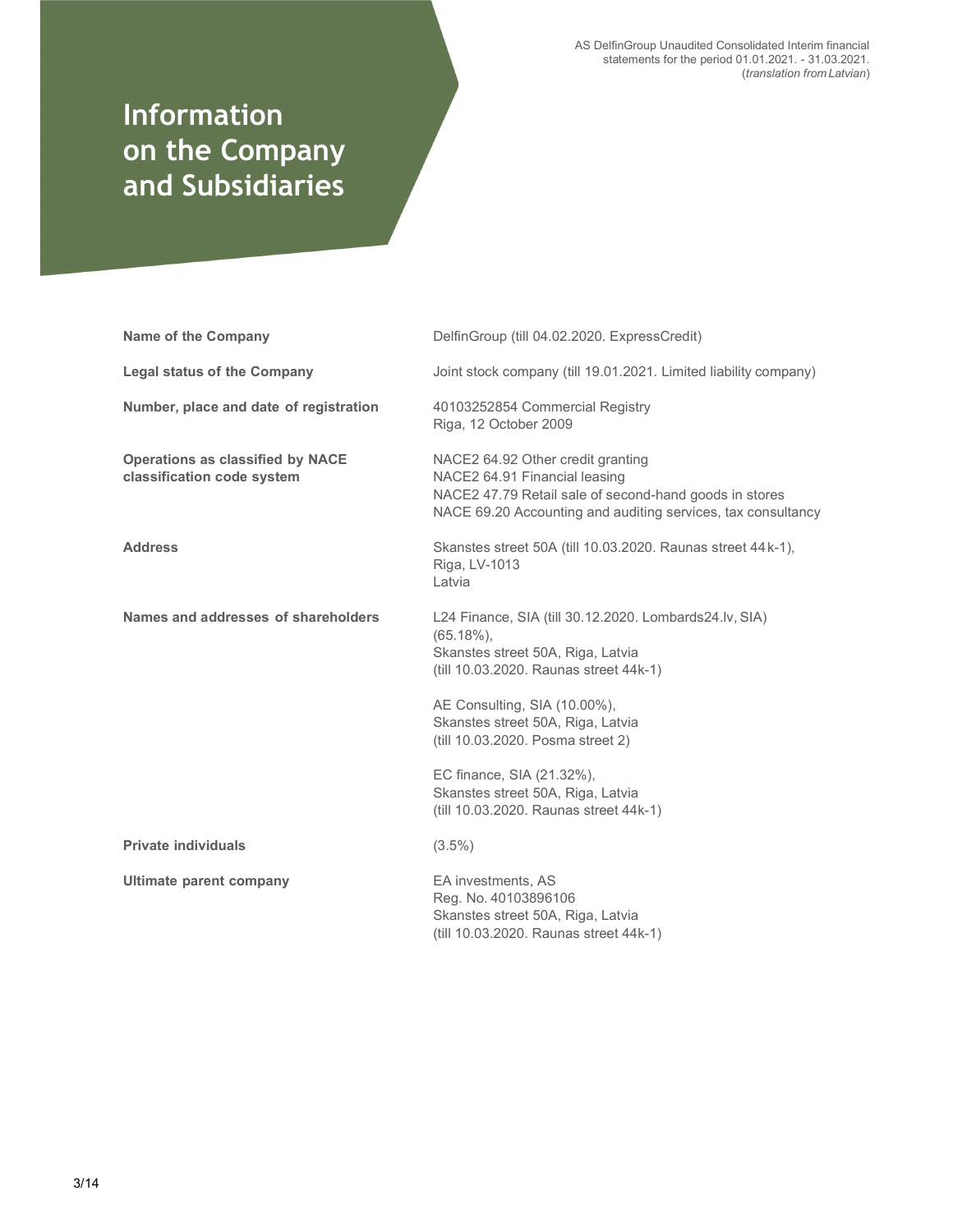| Names and positions of Board members          | Didzis Ādmīdiņš - Chairman of the Board (from 19.01.2021.)                             |
|-----------------------------------------------|----------------------------------------------------------------------------------------|
|                                               | Kristaps Bergmanis - Member of the Board                                               |
|                                               | Ivars Lamberts - Member of the Board                                                   |
|                                               | Agris Evertovskis - Chairman of the Board<br>(from 12.10.2009. till 19.01.2021.)       |
|                                               | Didzis Ādmīdiņš - Member of the Board<br>(from 11.07.2014. till 19.01.2021.)           |
| <b>Names and positions of Council members</b> | Agris Evertovskis – Chairperson of the Council<br>(from 19.01.2021.)                   |
|                                               | Gatis Kokins – Deputy Chairman of the Council<br>(from 13.04.2021.)                    |
|                                               | Mārtiņš Bičevskis - Member of the Council (from 13.04.2021.)                           |
|                                               | Jānis Pizičs – Member of the Council (from 13.04.2021.)                                |
|                                               | Edgars Volskis – Member of the Council (from 13.04.2021.)                              |
|                                               | Anete Ozoliņa - Deputy Chairman of the Council<br>(from 19.01.2021. till 13.04.2021.)  |
|                                               | Uldis Judinskis - Member of the Council<br>(from 19.01.2021. till 13.04.2021.)         |
|                                               | Uldis Judinskis – Chairperson of the Council<br>(from 16.05.2019. till 19.01.2021.)    |
|                                               | Ramona Miglāne - Deputy Chairman of the Council<br>(from 16.05.2019. till 19.01.2021.) |
|                                               | Anete Ozoliņa - Member of the Council<br>(from 16.05.2019. till 19.01.2021.)           |
| Responsible person for accounting             | Inta Pudāne - Chief accountant                                                         |
| <b>Financial period</b>                       | 1 January 2021 - 31 March 2021                                                         |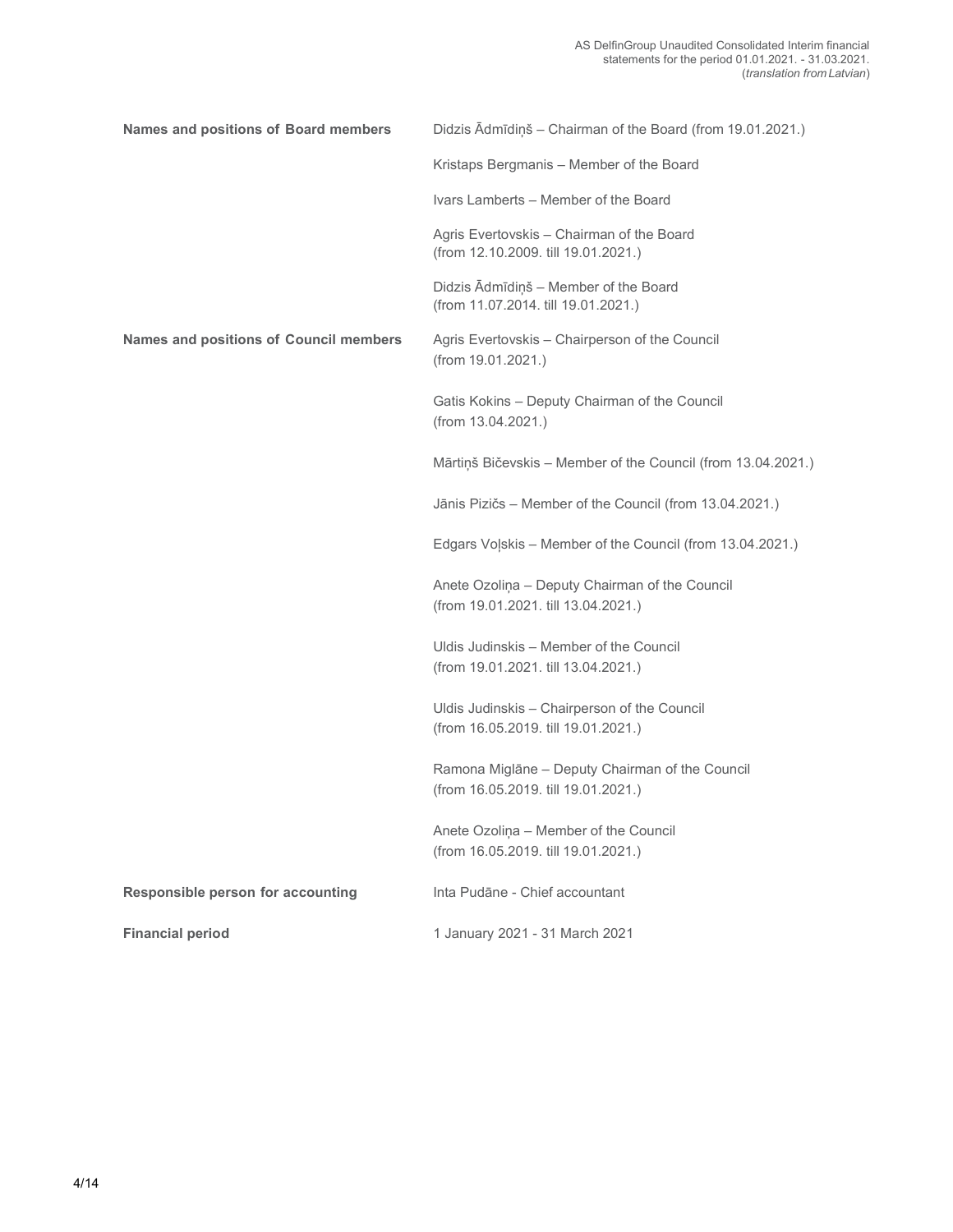AS DelfinGroup Unaudited Consolidated Interim financial statements for the period 01.01.2021. - 31.03.2021. (translation from Latvian)

# Information on the Subsidiaries

| <b>Subsidiary</b>                                                                               | SIA ExpressInkasso (parent company interest in subsidiary - 100%)                                                       |
|-------------------------------------------------------------------------------------------------|-------------------------------------------------------------------------------------------------------------------------|
| Date of acquisition of the subsidiary                                                           | 22.10.2010.                                                                                                             |
| Number, place and date of<br>registration of the subsidiary<br><b>Address of the subsidiary</b> | 40103211998; Riga, 27 January 2009<br>Skanstes street 50A, Riga, Latvia (till 10.03.2020.                               |
| <b>Operations as classified by NACE</b><br>classification code system of the subsidiary         | Raunas Street 44 k-1)<br>66.19 Financial support services except insurance<br>and pension accrual                       |
| <b>Subsidiary</b>                                                                               | SIA ViziaFinance (parent company interest<br>in subsidiary $-100\%$ )                                                   |
| Date of acquisition of the subsidiary                                                           | 23.02.2015.                                                                                                             |
| Number, place and date of registration<br>of the subsidiary                                     | 40003040217; Riga, 06 December 1991                                                                                     |
| <b>Address of the subsidiary</b>                                                                | Skanstes street 50A, Riga, Latvia (till 10.03.2020.<br>Raunas Street 44 k-1)                                            |
| <b>Operations as classified by NACE</b><br>classification code system of the subsidiary         | 64.92 Other financing services                                                                                          |
|                                                                                                 |                                                                                                                         |
| <b>Subsidiary</b>                                                                               | SIA REFIN (parent company interest in subsidiary - 100%)                                                                |
| Date of acquisition of the subsidiary                                                           | 03.10.2018.                                                                                                             |
| Number, place and date of registration<br>of the subsidiary                                     | 40203172517; Riga, 03 October 2018                                                                                      |
| <b>Address of the subsidiary</b>                                                                | Skanstes street 50A, Riga, Latvia (till 10.03.2020.<br>Raunas Street 44 k-1)                                            |
| <b>Operations as classified by NACE</b><br>lassification code system of the subsidiary          | 64.92 Other financing services                                                                                          |
| <b>Subsidiary</b>                                                                               | SIA Banknote commercial properties<br>(till 30.09.2020. SIA Banknote)<br>(parent company interest in subsidiary - 100%) |
| Date of acquisition of the subsidiary                                                           | 30.09.2020.                                                                                                             |
| Number, place and date of registration<br>of the subsidiary                                     | 40103501494; Riga, 17 January 2012                                                                                      |
| <b>Address of the subsidiary</b>                                                                | Skanstes street 50A, Riga, Latvia (till 10.03.2020.<br>Raunas Street 44 k-1)                                            |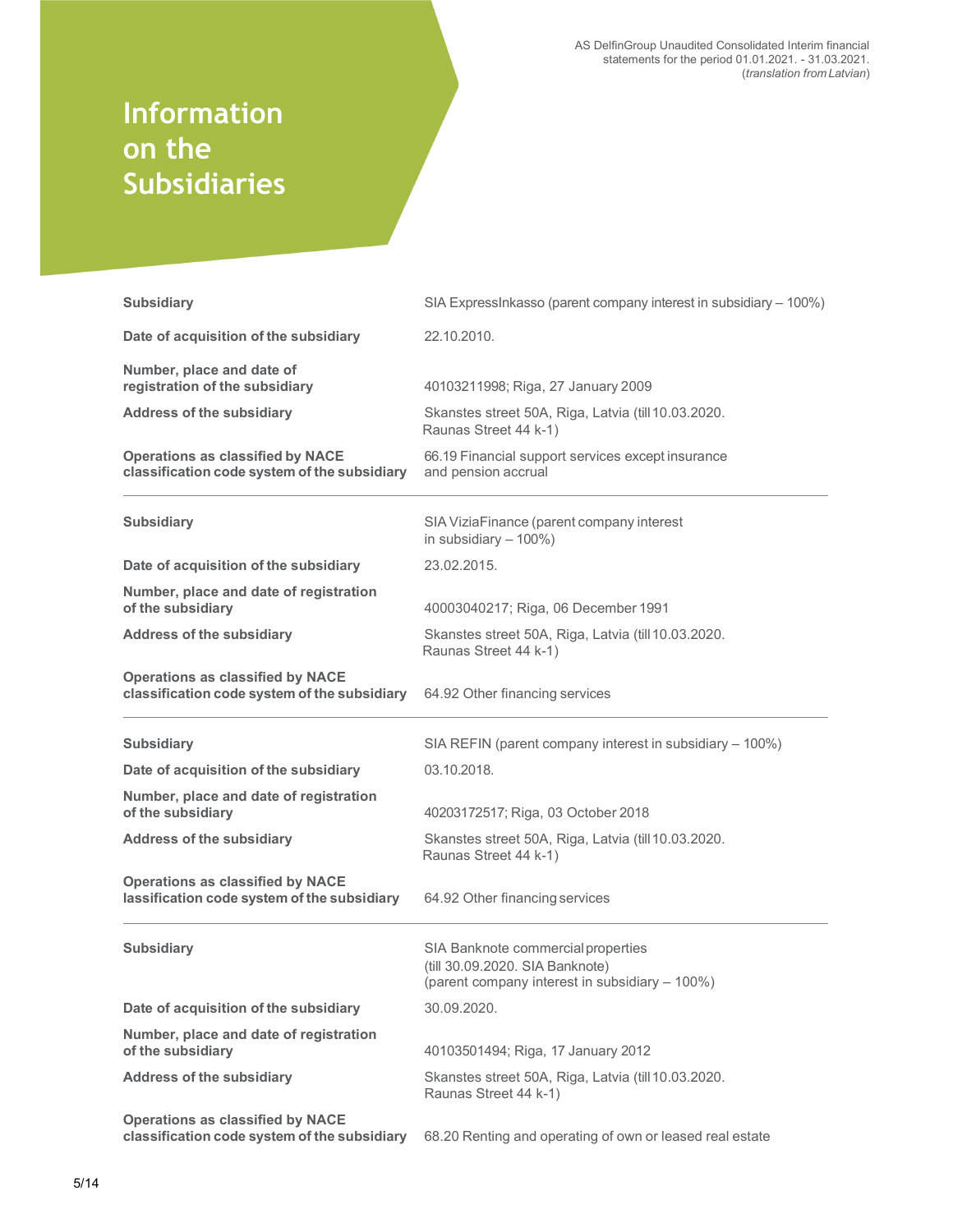AS DelfinGroup Unaudited Consolidated Interim financial statements for the period 01.01.2021. - 31.03.2021. (translation from Latvian)

# Statement of management`s responsibility

The management of AS DelfinGroup group is responsible for the preparation of the financial statements.

Based on the information available to the Board of the parent company of the Group, the financial statements are prepared on the basis of the relevant primary documents and statements in accordance with International Financial Reporting Standards as adopted by the European Union and present a true and fair view of the Group's assets, liabilities and financial position as at 31 March 2021 and its profit for the  $1<sup>st</sup>$  quarter of 2021.

The management of the parent company confirms that the accounting policies and management estimates have been applied consistently and appropriately. The management of the parent company confirms that the consolidated financial statements have been prepared on the basis of the principles of prudence and going concern.

The management of the parent company confirms that is responsible for maintaining proper accounting records and for monitoring, controlling and safeguarding the Group's assets. The management of the parent company is responsible for detecting and preventing errors, irregularities and/or deliberate data manipulation. The management of the parent company is responsible for ensuring that the Group operates in compliance with the laws of the Republic of Latvia.

The management report presents fairly the Group's business development and operational performance.

Didzis Ādmīdiņš Chairman of the Board

Kristaps Bergmanis Board Member

Ivars Lamberts Board Member

THIS DOCUMENT HAS BEEN SIGNED WITH A SECURE ELECTRONIC SIGNATURE AND IT HAS A TIME-STAMP

Riga, 5th May 2021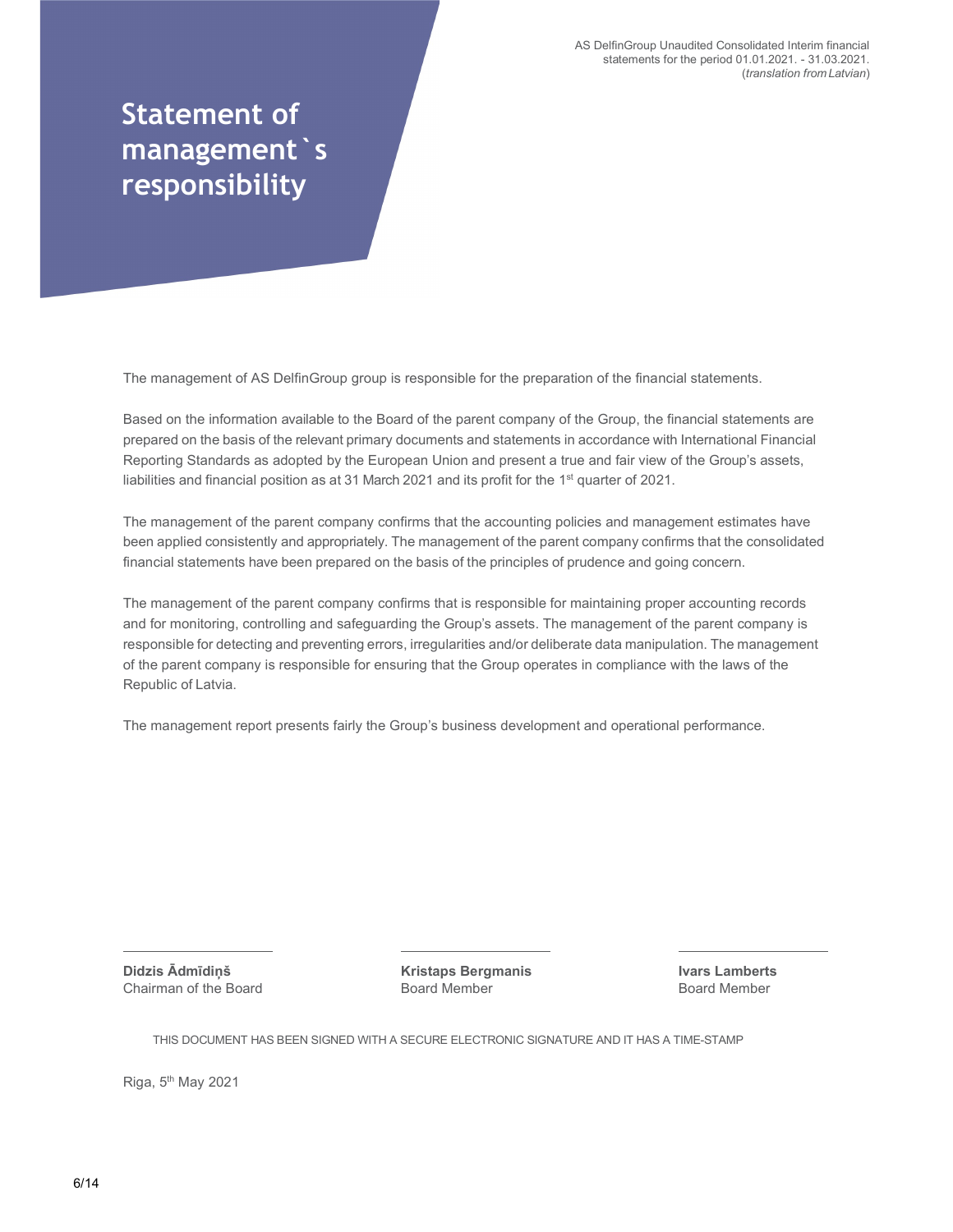# **Management** report

The revenue of AS DelfinGroup in the first three months of 2021, reached 6 million euros, which is an equivalent performance compared to the corresponding period last year. The loan portfolio was 32 million euros, EBITDA increased to 2.5 million euros, which is 21% more than in the same period last year, and net profit reached 0.8 million euros. Profit before taxes amounted to 1.13 million euros, which is 6% more than in the corresponding period of the previous year.

The financial performance of DelfinGroup at the beginning of this year also indicates stable growth, despite the Covid-19 pandemic and the restrictions imposed. Both pawn shops and the sales of pre-owned goods on the internet, as well as consumer loans, show good development trends. We anticipate that growth rates could increase with the easing or removal of restrictions. The company continued active work on both the expansion of the branch network and the development of internet sales of pre-owned goods throughout Latvia. Due to the Covid-19 restrictions, a part of the sales of pre-owned goods moved to the internet. The Banknote pawn shop network has become one of the leading pre-owned and tested goods sales channels in Latvia, helping people all over the country to exchange things that they no longer need. Our goal is to significantly increase the exchange of pre-owned goods among the people of Latvia, making it more convenient, modern and accessible. Pre-owned goods can be brought to any branch of the company, immediately receiving the money. In turn, anyone can subsequently view and purchase them in the internet store. We hope that the new opportunity to conveniently hand over and buy pre-owned goods will stimulate more and more people to think greener and not to throw away things that they no longer need for themselves, but can still be useful for others. The company already has almost 400 thousand customers both in Riga and in the regions.

Another area that will help the company ensure good results in the long run is to improve the corporate governance of the company. At the beginning of 2021, the change of the legal form of the group from a limited liability company to a joint-stock company was completed, as well as a new professional company supervisory board with independent supervisory board members was elected. In March, the shareholders' meeting approved the financial, corporate governance and fintech industry experts Gatis Kokins, Dr Edgars Voļskis, Mārtiņš Bičevskis, Jānis Pizičs as new members of the supervisory board for five years term. The previously elected chair of the supervisory board Agris Evertovskis will continue to lead the supervisory board.

Along with the improvement of the internal corporate environment and processes, we are ready to take the next significant step in the development of the company - in the second half of this year, DelfinGroup plans to go public on the Nasdaq Riga stock exchange with an initial public offering (IPO). Consequently, the company will fully devote the activities of the year 2021 for major particiaprion on the Nasdaq Riga stock exchange. If previously only DelfinGroup bonds were traded on the stock exchange, at the end of the year it is planed that there will also be possible to buy the shares of the company on the stock exchange. With the IPO, we plan to acquire many new shareholders from all over the region, as well as additional financial resources to more rapidly develop both the branch network and new consumer lending services for various consumer groups. We are focused on development and in-depth market penetration in the field of both pawn shops and consumer loans. We want to make the modern financial services more accessible to a wider range of people in Latvia.

In the 1st quarter, AS DelfinGroup made a decision on a more efficient structure of companies within the Group. The decision was to include of the operations of the subsidiaries SIA REFIN, SIA Banknote Commercial Properties and SIA ExpressInkasso in AS DelfinGroup. During the period the loan portfolio of the respective subsidiaries was partly repaid. The recovered funds, together with the cash reserve created at the end of 2020, were used to repay the loan from the peer-to-peer loan platform Mintos for a total amount of EUR 4.2 million.

On 23 March, AS DelfinGroup announced its intention to make an initial public offering (IPO) of its stocks on the Nasdaq Riga stock exchange in 2021. To follow up this event, please subscribe for news alerts: https://www.delfingroup.lv/invest.

In the first quarter, 1.3 million euros were paid in dividends to shareholders. The shareholders' meeting also approved a new dividend policy, which provides for the regular payment of quarterly dividends of up to 50% of the quarterly profits.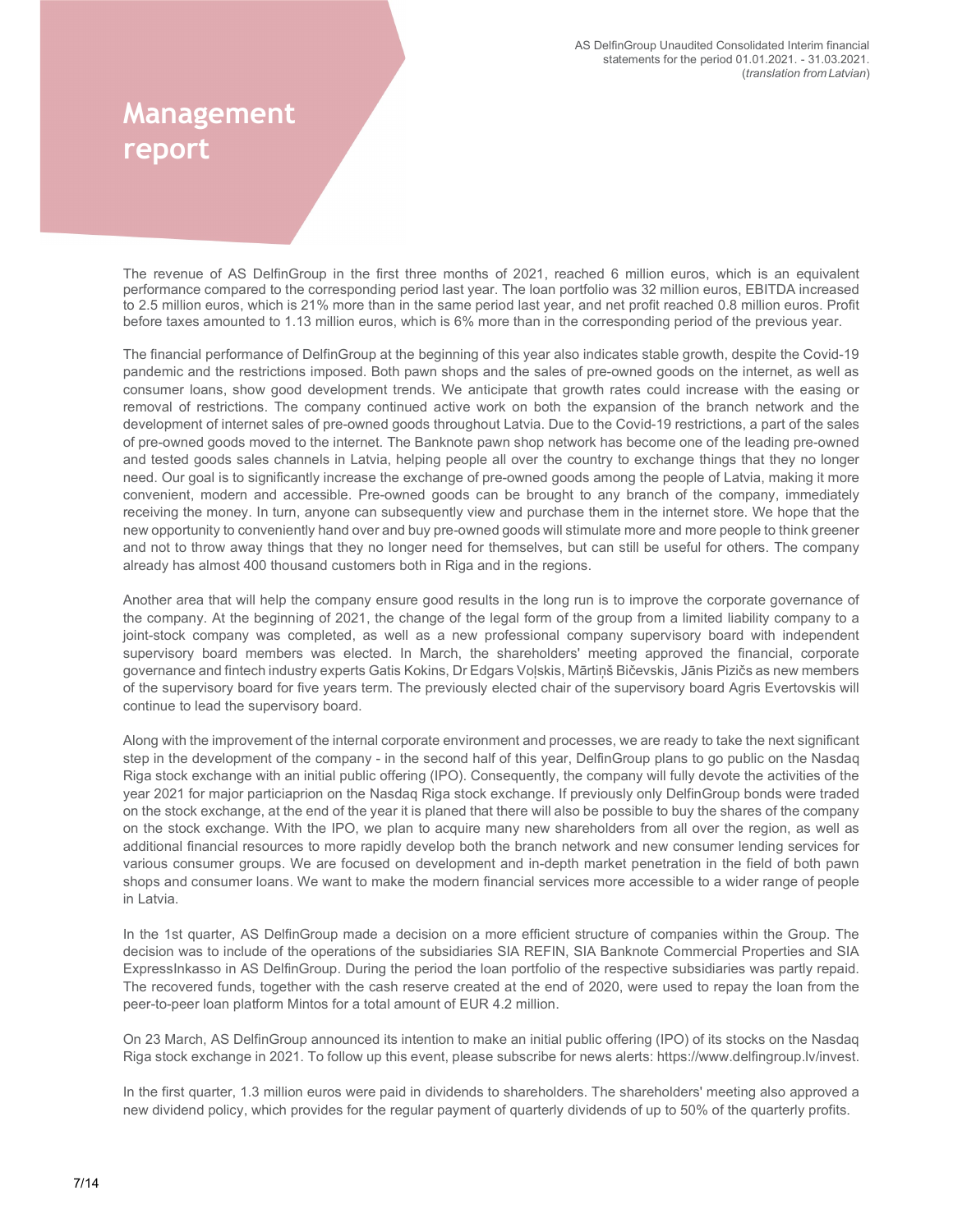By implementing business strategy and all planned activities the following financial results of the Group were achieved in 1st quarter 2021 (profit is compared for the same period of previous year, balnce sheet is compard to the data as of 31.12.2020.):

| <b>Position</b>     | EUR, million | Change, % |  |
|---------------------|--------------|-----------|--|
| Net loan portfolio  | 32.22        | $-7.0$    |  |
| <b>Assets</b>       | 40.90        | $-11.0$   |  |
| Profit before taxes | 1.13         | $+5.9$    |  |
| Net profit          | 0.80         | $-22.5$   |  |

Following Group's key financial figures for the last 5 financial periods:

| <b>Position</b>            | 2020 Q1 | 2020 Q2 | 2020 Q3 | 2020 Q4 | 2021 Q1 |
|----------------------------|---------|---------|---------|---------|---------|
| Total revenue, EUR million | 6.02    | 4.91    | 5.79    | 6.95    | 6.02    |
| EBITDA, EUR million        | 2.10    | 2.15    | 2.65    | 2.29    | 2.54    |
| EBITDA margin, %           | 35%     | 44%     | 46%     | 33%     | 42%     |
| EBIT. EUR million          | 1.89    | 1.89    | 2.40    | 1.97    | 2.28    |
| EBIT margin, %             | 32%     | 31%     | 37%     | 29%     | 34%     |
| Net profit, EUR million    | 1.04    | 1.00    | 1.13    | 0.74    | 0.80    |
| Net profit margin, %       | 17%     | 20%     | 19%     | 11%     | 13%     |
| <b>ROA, %</b>              | 3%      | 2%      | 3%      | 2%      | 2%      |
| ROE, %                     | 12%     | 10%     | 11%     | 8%      | 9%      |
| Current ratio              | 1.65    | 1.97    | 2.14    | 1.27    | 1.00    |

#### EBITDA calculation, EURmillion:

|                                        | Group<br>2020 Q1 | Group<br>2020 Q1 |
|----------------------------------------|------------------|------------------|
| Item                                   |                  |                  |
| Profit before tax                      | 1.13             | 1.06             |
| Interest expenses and similar expenses | 1.15             | 0.82             |
| Rights of uses assets depreciation     | 0.19             | 0.18             |
| Depreciation of fixed assets           | 0.05             | 0.03             |
| Amortization                           | 0.02             | 0.01             |
| <b>EBITDA, EUR million</b>             | 2.54             | 2.10             |

As to compliance with the Issue Terms of notes issue ISIN LV0000802213, ISIN LV0000802379, and ISIN LV0000802429 financial covenant computation are as follows:

| Covenant                                                                                                                                                                                                     | Value as of 31.03.2021. | <b>Compliance</b> |
|--------------------------------------------------------------------------------------------------------------------------------------------------------------------------------------------------------------|-------------------------|-------------------|
| dividend amount including any interim dividends shall not exceed 40% of the last<br>audited net profit. If only Net Debt/Net Equity indicator is not exceeding 3.5 to 1,<br>dividend amount shall exceed 40% | 3.05                    | yes               |
| to maintain Net Debt/Net Equity indicator not exceeding 4 to 1                                                                                                                                               | 3.05                    | yes               |
| total consolidated value of inventories and loans and receivables, plus cash, shall exceed<br>at least 1.15 times the sum of total consolidated secured liabilities                                          | 1.33                    | yes               |
| total consolidated loan amount to shareholders, management<br>and other Related Persons shall not exceed EUR 1,400,000                                                                                       | 444 543 EUR             | ves               |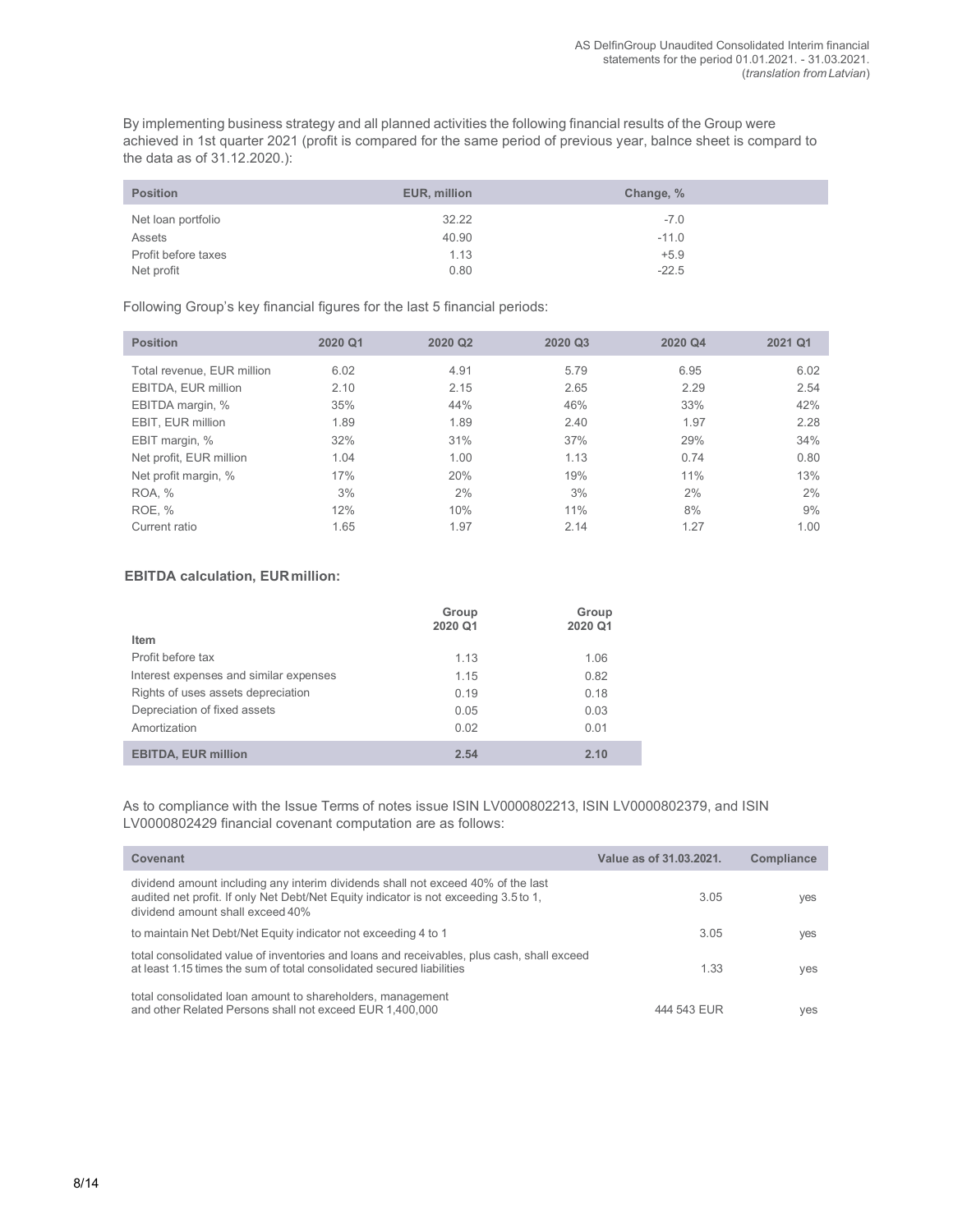#### **Branches**

During the period from 1 January 2021 to 31 March 2021, the company continued to work on the branch network efficiency. As at 31 March 2020 the Group had 92 branches in 38 cities in Latvia (31.12.2020. - 89 branches in 38 cities).

#### Risk management

The Group is not exposed to significant foreign exchange rate risk because basic transaction currency is euro. Significant amount of funding of the Group consist of fixed coupon rate bonds, so that the Group is not significantly exposed to variable interest rate risk. Accurate application of the prudent strategies chosen has allowed the Group to successfully manage its financial risks, particularly the liquidity and credit risk.

#### Post balance sheet events

As at signing these financial statements there is uncertainty in the country in relation to COVID-19. Even though the length and negative economic impact of the COVID – 19 situation cannot be precisely estimated, the Company has made, and will make in the future, decisions to ensure the Company's liquidity, cost reduction and portfolio quality is ensured.

After the period end the loan from private investors in the amount of 0,4 million was repaid.

Except the aforementioned, there are no subsequent events since the last date of the reporting year, which would have a significant effect on the financial position of the Company as at 31 March 2021.

#### Distribution of the profit for the period proposed by the Company

Company's board recommends the profit of  $1<sup>st</sup>$  quarter 2021 to pay out in dividends, considering the restrictions applied to debt securities issues, COVID – 19 uncertainty and approved dividends policy.

Didzis Ādmīdiņš **Ivars Lamberts** Ivars Lamberts Kristaps Bergmanis Chairman on the Board **Board Board Member** Board Member Board Member Board Member

Riga,  $5<sup>th</sup>$  May 2021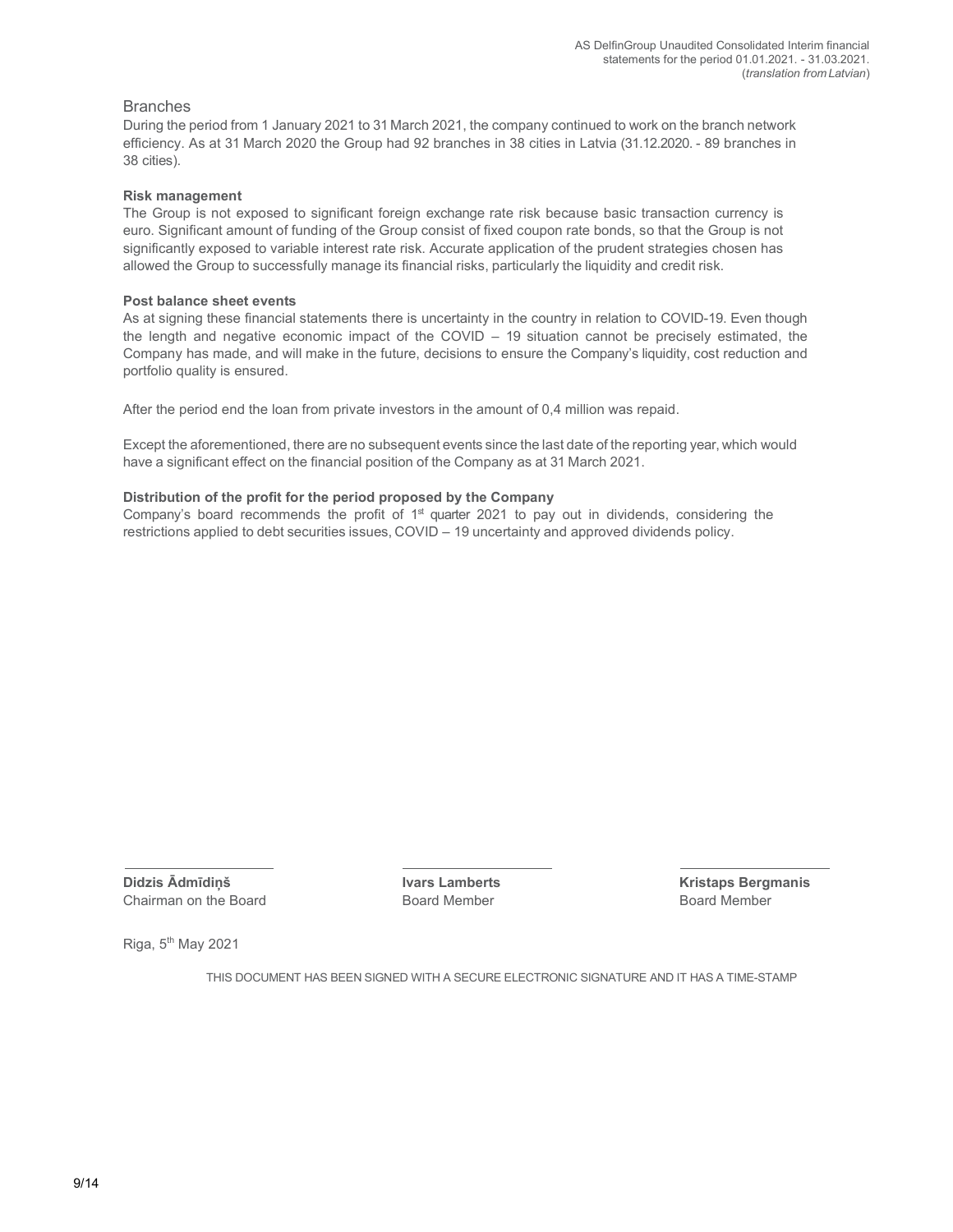## Statement of profit or loss for the period 01.01.2021. – 31.03.2021.

|                                        | Group                         | Group                          |
|----------------------------------------|-------------------------------|--------------------------------|
|                                        | $01.01.2021 -$<br>31.03.2021. | $01.01.2020. -$<br>31.03.2020. |
|                                        | <b>EUR</b>                    | <b>EUR</b>                     |
| Net sales                              | 1 205 931                     | 1710159                        |
| Cost of sales                          | (748019)                      | (1215439)                      |
| Interest income and similar income     | 4811978                       | 4 310 795                      |
| Interest expenses and similar expenses | (1154902)                     | (823 205)                      |
| Credit loss expense                    | (705 553)                     | (507 336)                      |
| <b>Gross profit</b>                    | 3 409 435                     | 3 474 974                      |
|                                        |                               |                                |
| Selling expenses                       | (1325686)                     | (1341926)                      |
| Administrative expenses                | (964511)                      | (854 510)                      |
| Other operating income                 | 16 297                        | 4 2 5 7                        |
| Other operating expenses               | (7669)                        | (218 256)                      |
| Profit before corporate income tax     | 1 127 866                     | 1 064 539                      |
|                                        |                               |                                |
| Income tax expense                     | (323656)                      | (26093)                        |
| <b>Net profit</b>                      | 804 210                       | 1038446                        |
| Earnings per share                     | 0,020                         | 0,025                          |

**Didzis Ādmīdiņš IVars Lamberts Ivars Lamberts** Kristaps Bergmanis Chairman on the Board **International Chairman** Board Member Chairman on the Board **Board Board Member** 

Riga, 5<sup>th</sup> May 2021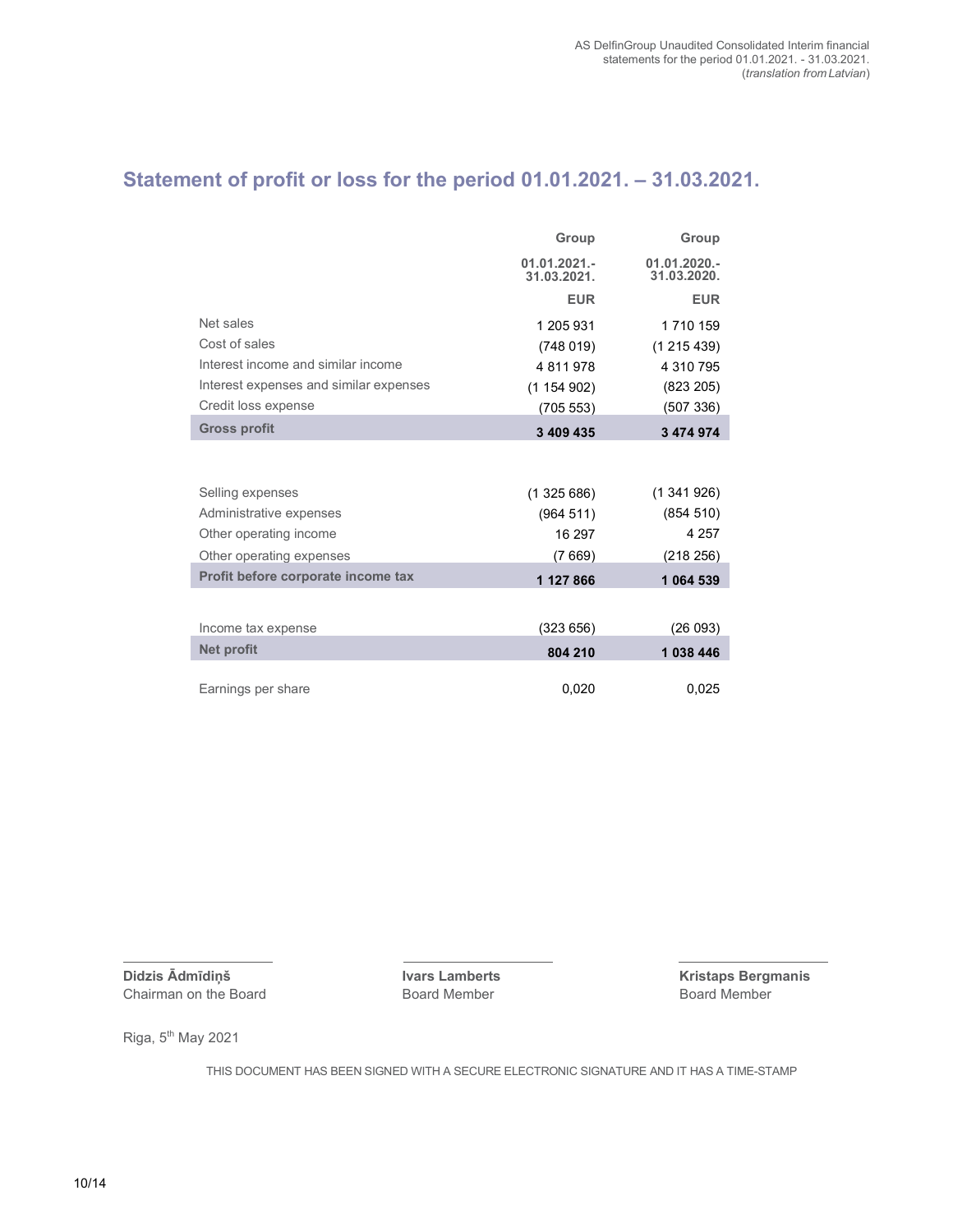## Balance sheet as at 31 March 2021

|                                                                                  | Group               | Group                     |
|----------------------------------------------------------------------------------|---------------------|---------------------------|
| <b>Assets</b><br>Non-current assets:<br>Intangible assets:                       | 31.03.2021.<br>EUR. | 31.12.2020.<br><b>EUR</b> |
| Concessions, patents, licenses,                                                  |                     |                           |
| trademarks and similar rights                                                    | 109 119             | 124 256                   |
| Other intangible assets<br>Goodwill                                              | 58 285<br>127 616   | 54 077<br>127 616         |
| Total intangible assets:                                                         | 295 020             | 305 949                   |
| Property, plant and equipment:                                                   |                     |                           |
| Land, buildings, structures and perennials<br>Investments in property, plant and | 83 752              | 85 385                    |
| equipment                                                                        | 201 928             | 196 607                   |
| Right-of-use assets                                                              | 3 281 220           | 3 194 412                 |
| Other fixtures and fittings, tools and<br>equipment                              | 282 890             | 248 214                   |
| <b>Total property, plant and equipment</b>                                       | 3 849 790           | 3724618                   |
|                                                                                  |                     |                           |
| <b>Non-current financial assets:</b><br>Loans and receivables                    | 19 200 334          | 17 711 758                |
| Loans to shareholders and management                                             | 444 543             | 474 484                   |
| <b>Total long-term investments:</b>                                              | 19 644 877          | 18 186 242                |
| <b>Total non-current assets:</b>                                                 | 23 789 687          | 22 216 809                |
| <b>Current assets:</b><br>Inventories:                                           |                     |                           |
| Finished goods and goods for sale                                                | 1 693 305           | 1 534 007                 |
| <b>Total inventories:</b>                                                        | 1693305             | 1 534 007                 |
| Receivables:                                                                     |                     |                           |
| Loans and receivables                                                            | 13 020 274          | 16 962 096                |
| Other debtors                                                                    | 283 487             | 374 756                   |
| Deferred expenses                                                                | 210 598             | 279 523                   |
| <b>Total receivables:</b>                                                        | 13 514 359          | 17 616 375                |
| Cash and bank                                                                    | 1 907 301           | 4 591 954                 |
| <b>Total current assets:</b>                                                     | 17 114 965          | 23 742 336                |
| <b>Total assets</b>                                                              | 40 904 652          | 45 959 145                |

**Didzis Ādmīdiņš Ivars Lamberts Ivars Lamberts** Kristaps Bergmanis Chairman on the Board **International Chairman** Board Member Chairman on the Board **Board Board Member** 

Riga, 5<sup>th</sup> May 2021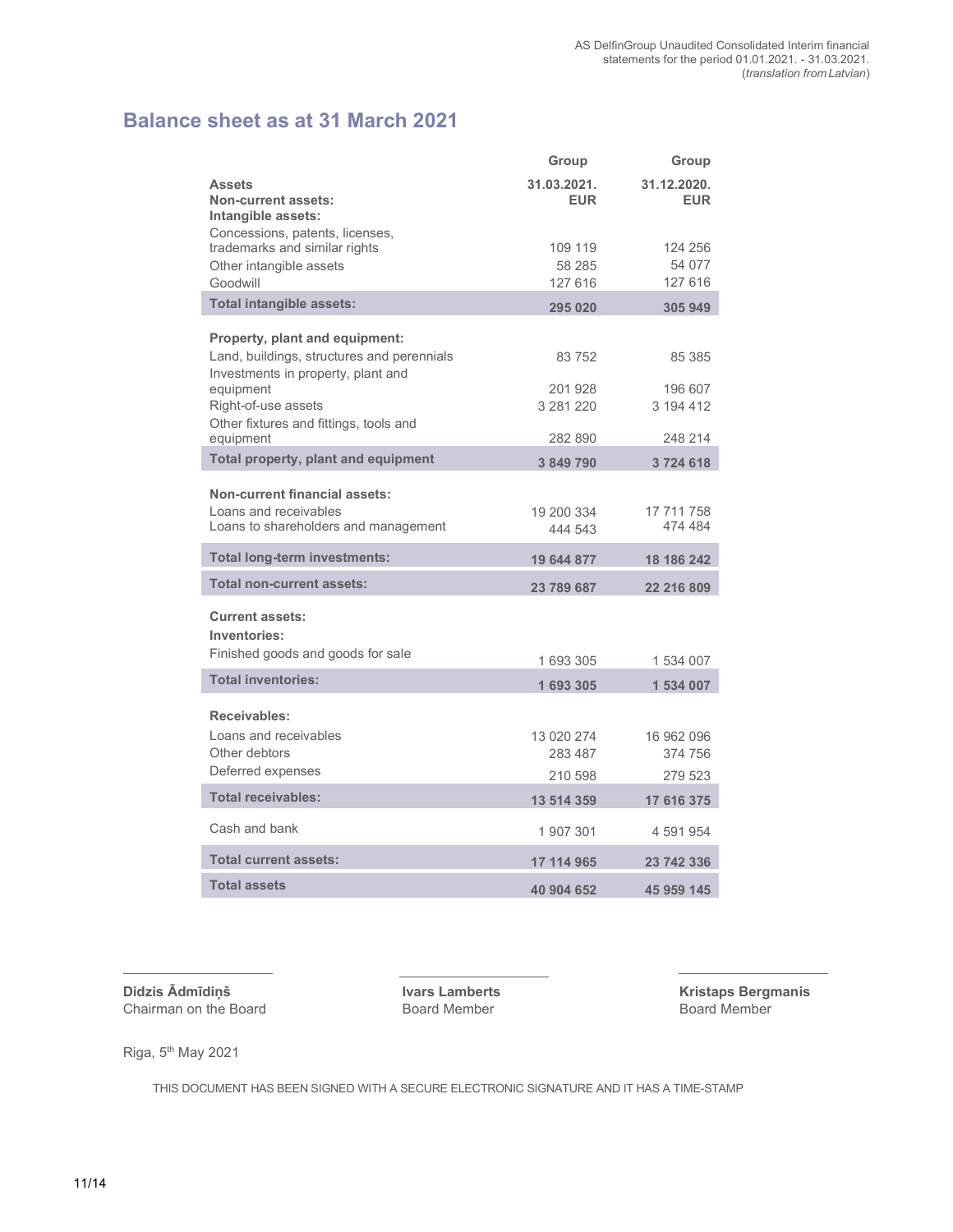## Balance sheet as at 31 March 2021

|                                     | Group         | Group       |
|-------------------------------------|---------------|-------------|
| <b>Liabilities and equity</b>       | 31.03.2021.   | 31.12.2020. |
| Equity:                             | <b>EUR</b>    | <b>EUR</b>  |
| Share capital                       | 4 000 000     | 4 000 000   |
| Retained earnings                   | 3 835 263     | 1 353 992   |
| Profit for the reporting year       | 804 210       | 3 897 470   |
| <b>Total equity:</b>                | 8 639 473     | 9 251 462   |
|                                     |               |             |
| Creditors:                          |               |             |
| Long-term creditors:                |               |             |
| <b>Bonds issued</b>                 | 8 4 6 7 9 9 1 | 8 441 717   |
| Other borrowings                    | 3738761       | 6 816 925   |
| Lease liabilities                   | 2916946       | 2732136     |
| <b>Total long-term creditors:</b>   | 15 123 698    | 17 990 778  |
|                                     |               |             |
| <b>Short-term creditors:</b>        |               |             |
| <b>Bonds issued</b>                 | 5021086       | 5 022 652   |
| Other borrowings                    | 9 6 6 2 5 1   | 10 869 932  |
| Lease liabilities                   | 656 634       | 703 715     |
| Trade payables                      | 667 959       | 702 933     |
| Taxes and social insurance          | 549 602       | 815 952     |
| <b>Accrued liabilities</b>          | 579 949       | 601721      |
| <b>Total short-term creditors:</b>  | 17 141 481    | 18 716 905  |
| <b>Total creditors</b>              | 32 265 179    | 36 707 683  |
| <b>Total liabilities and equity</b> | 40 904 652    | 45 959 145  |

Didzis Ādmīdiņš **Ivars Lamberts** Ivars Lamberts Kristaps Bergmanis Chairman on the Board Board Member Board Member

Riga, 5<sup>th</sup> May 2021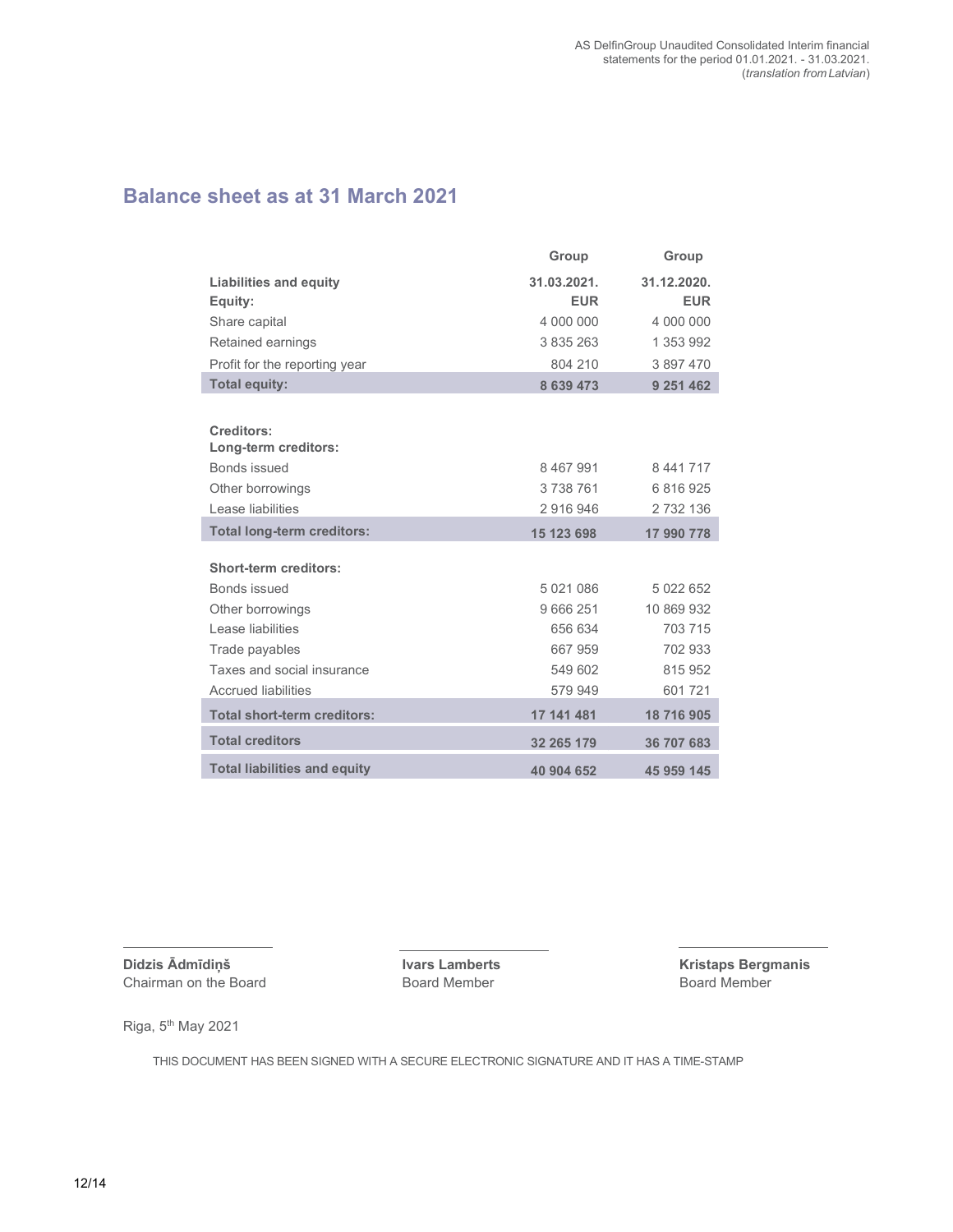Group Group

#### Loans and receivables

a) Loans and receivables by loan type

| Debtors for loans issued against pledge                                                                                                                                                                | 31.03.2021.<br><b>EUR</b>           | 31.12.2020.<br><b>EUR</b>             |
|--------------------------------------------------------------------------------------------------------------------------------------------------------------------------------------------------------|-------------------------------------|---------------------------------------|
| Long-term debtors for loans issued against pledge<br>Short-term debtors for loans issued against pledge                                                                                                | 84 825<br>2418248                   | 85 492<br>2 945 052                   |
| Interest accrued for loans issued against pledge                                                                                                                                                       | 111 624                             | 139 425                               |
| Debtors for loans issued against pledge, total                                                                                                                                                         | 2 614 697                           | 3 169 969                             |
| Debtors for loans issued without pledge<br>Long-term debtors for loans issued without pledge<br>Short-term debtors for loans issued without pledge<br>Interest accrued for loans issued without pledge | 19 115 509<br>13 066 510<br>1623443 | 17 626 266<br>16 025 664<br>1 470 419 |
| Debtors for loans issued without pledge, total                                                                                                                                                         | 33 805 462                          | 35 122 349                            |
| Loans and receivables before allowance, total                                                                                                                                                          | 36 420 159                          | 38 292 318                            |
| <b>ECL allowance on loans to customers</b><br>Loans and receivables                                                                                                                                    | (4 199 551)                         | (3618464)                             |
|                                                                                                                                                                                                        | 32 220 608                          | 34 673 854                            |

All loans are issued in euro. Long term receivables for the loans issued don't exceed 5 years.

Parent company signed a contract with third party for the receivable amounts regular cession to assign debtors for loans issued which are outstanding for more than 90 days. Losses from these transactions were recognized in the current year.

The claims in amount of EUR 2 503 073 (31.12.2020: EUR 3 030 544) are secured by the value of the collateral. Claims against debtors for loans issued against pledge is secured by pledges, whose fair value is about EUR 4 180 132, which is 1.67 times higher than the carrying value, therefore provisions for overdue loans are not made.

'Debtors for loans issued without pledge' includes the Company's subsidiary SIA REFIN which has unsecured loans granted to legal entities registered in Latvia, whose economic activity includes the development and sale of real estate. The carrying amount of the loans at the reporting date is EUR 1 183 thousand (31.12.2020.: EUR 3 623 thousand).

#### b) Allowance for impairment of loans to customers at amortized cost

An analysis of changes in the gross carrying value for loans issued and corresponding ECL in relation to corporate lending during the year ended 31 March 2021 is as follows:

| Group                                     | Stage 1                  | Stage 2   | Stage 3       | <b>POCI</b>              | Total                    |
|-------------------------------------------|--------------------------|-----------|---------------|--------------------------|--------------------------|
| Gross carrying value as at 1 January 2021 | 34 973 852               | 1 056 260 | 2 2 2 6 0 1 2 | 36 195                   | 38 292 319               |
| New assets originated or purchased        | 10 013 353               |           |               | $\overline{\phantom{a}}$ | 10 013 353               |
| Assets settled or partly settled          | (11 393 831)             | (208 794) | (31148)       | (894)                    | (11634667)               |
| Assets written off                        | $\overline{\phantom{a}}$ | (380 367) | (283 926)     | ٠                        | (664 293)                |
| Effect of interest accruals               | 25 865                   | 15 792    | 371790        | $\overline{\phantom{a}}$ | 413 447                  |
| Transfers to Stage 1                      | 468 329                  | (318 317) | (150 012)     | ٠                        | $\sim$                   |
| Transfers to Stage 2                      | (1 037 875)              | 1 363 516 | (325 641)     | $\overline{\phantom{a}}$ | ٠                        |
| Transfers to Stage 3                      | (659929)                 | (260 662) | 920 591       |                          | $\overline{\phantom{a}}$ |
| At 31 March 2021                          | 32 389 764               | 1 267 428 | 2 727 666     | 35 301                   | 36 420 159               |